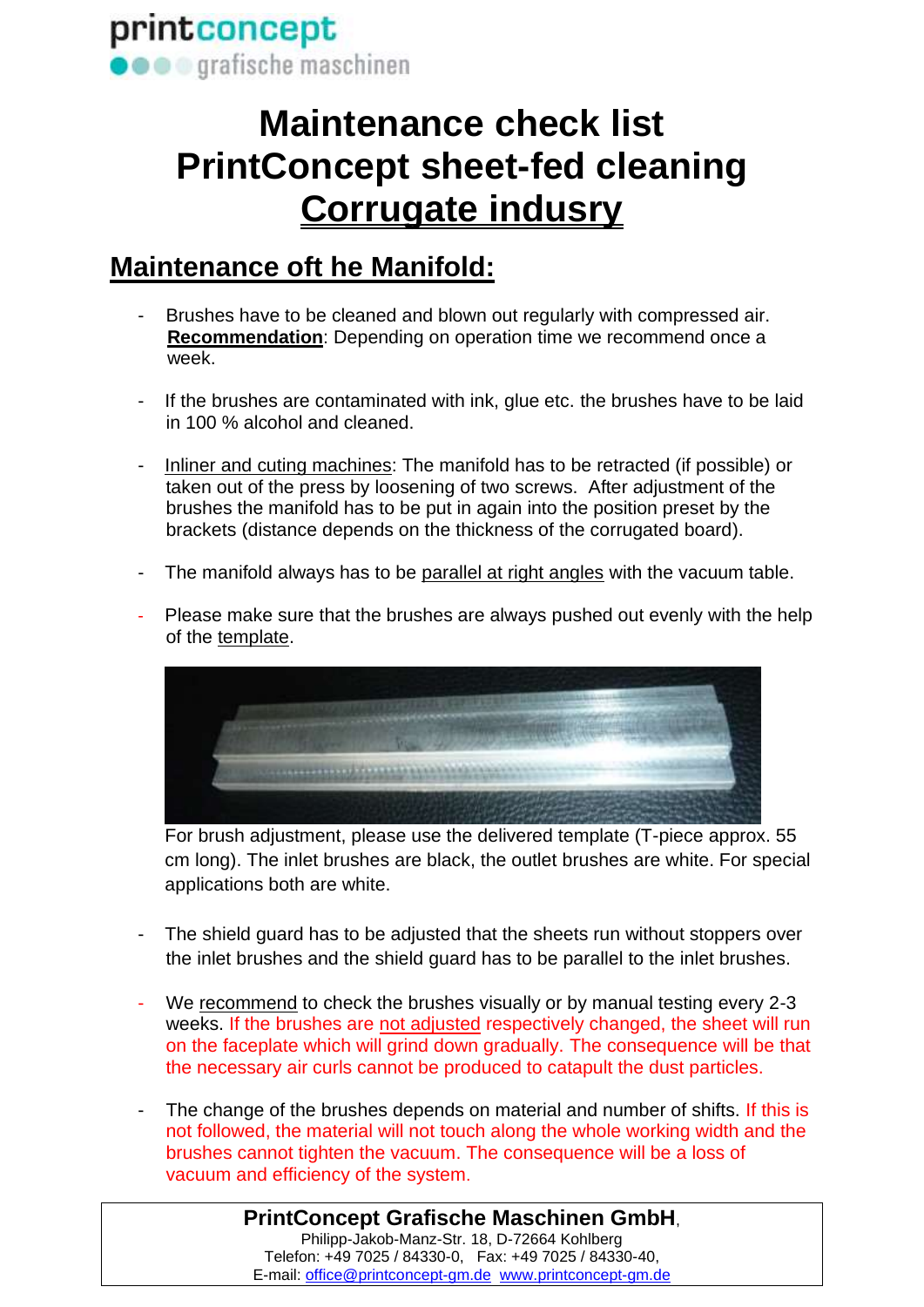

Example of a grind down faceplate:



#### Please always check if all screws are tighten !!

The **wear of the brushes**, this means the time until the next adjustment is necessary, depends on:

- Materials and surfaces
- Sheet speeds
- and amount of shifts
- Setting/intensity of the vacuum through the valve at the inlet of the exhauster. Depending on material (grammage), pollution degree and web width, a reduced vacuum may be sufficient.
- If it is no longer possible to readjust the brushes, it is necessary to change them with another set of brushes. (Please consider delivery times since the refill is done by the manufacturer). The worn out brushes can be returned to PrintConcept and will be refilled with original brushes by the manufacturer.

**If the brushes are not changed or adjusted, the faceplate will wear off.** 

Spare part numbers can be found in the manual and should be stated in your order.

#### **Remark:**

We recommend our customers to order a set of spare brushes in time to avoid machine down times during the change of the brushes.

The brushes are synthetic brushes, which are especially bordered. They support the function of the system and optimize the effect.